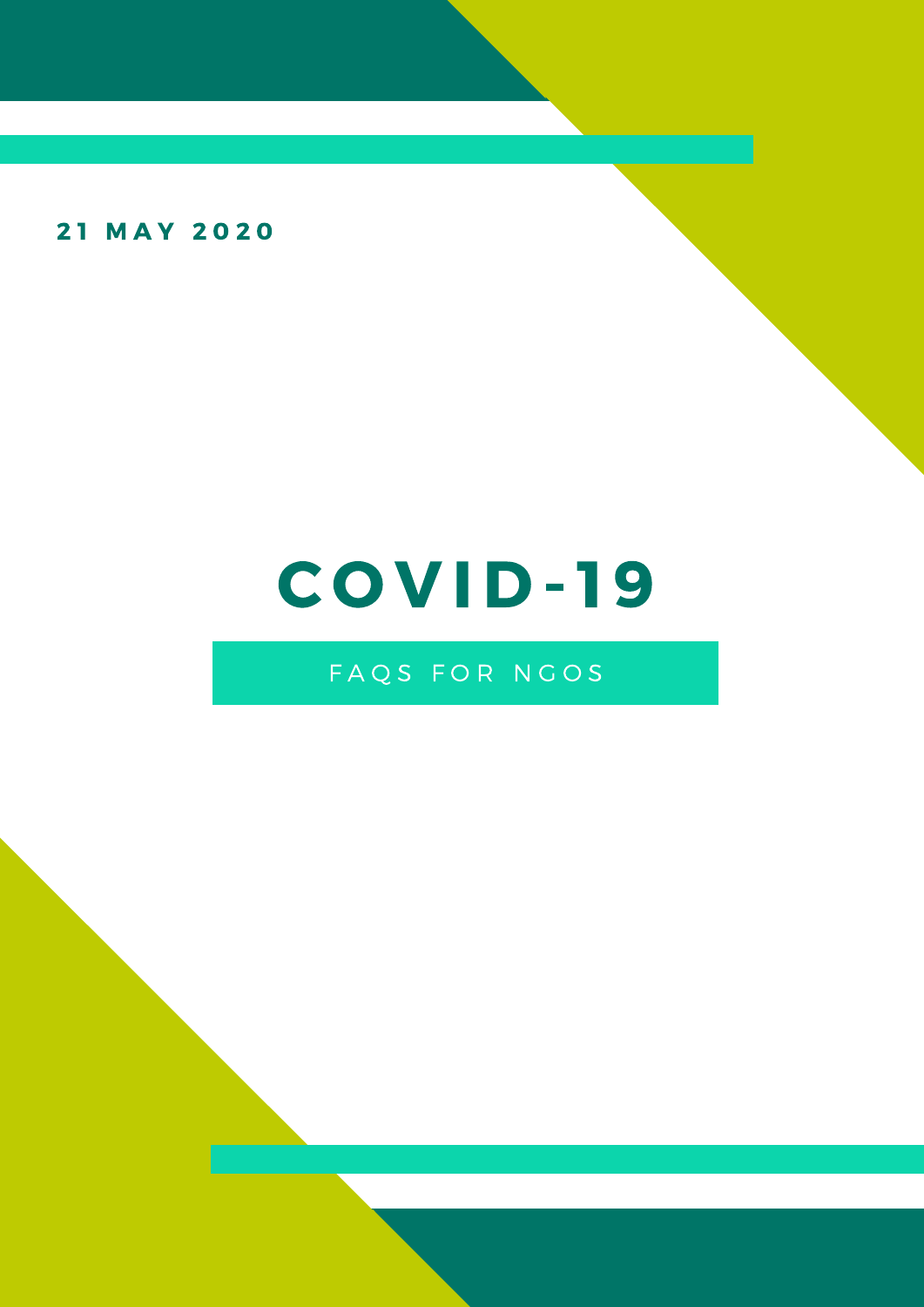# COVID-19 RESOURCES FOR NGOS

The COVID-19 pandemic has created a rapidly evolving situation for everyone. All NGOs and community organisations are being called on to react quickly to what is an unprecedented event.

We understand that managing the impact of COVID-19 on your organisation raises a number of legal issues and may feel complex and daunting. We have compiled some resources to help you navigate some of the key legal issues that may arise in the coming days, weeks and months, and to signpost to where legal help and support will be available.

The six identified areas are: Employment Law; Corporate Governance; Funding Agreements, Contracts, and Service-Level Agreements; Data Protection; Insurance; and Additional Client Concerns.

As part of our COVID-19 response, we were also delighted to collaborate with TrustLaw and our legal partners A&L Goodbody, Arthur Cox and McCann FitzGerald to host three webinars for NGOs and social enterprises on Employment Law, Charity Law and Contracts. Recordings of these webinars are available [here.](https://www.pila.ie/resources/listing/pila-and-trustlaw-webinars-on-employment-law-chari/)

In addition to the resources included below, PILA's Sustaining Partners, A&L [Goodbody,](https://www.algoodbody.com/covid-19-coronavirus-hub) [Arthur](https://www.arthurcox.com/COVID-19/) Cox and McCann [Fitzgerald,](https://www.mccannfitzgerald.com/knowledge/covid-19) have each also put together broad and publicly accessible knowledge suites to cover many issues related COVID-19.

#### PLEASE NOTE

**The information contained in this guide does not constitute legal advice, but is a list of key issues for consideration. Organisations must conduct their own risk assessment and get advice on their specific circumstances, operational needs, responsibilities and legal obligations.**

**PILA will keep this document under review and update it as the situation develops. Last updated on 20 May 2020.**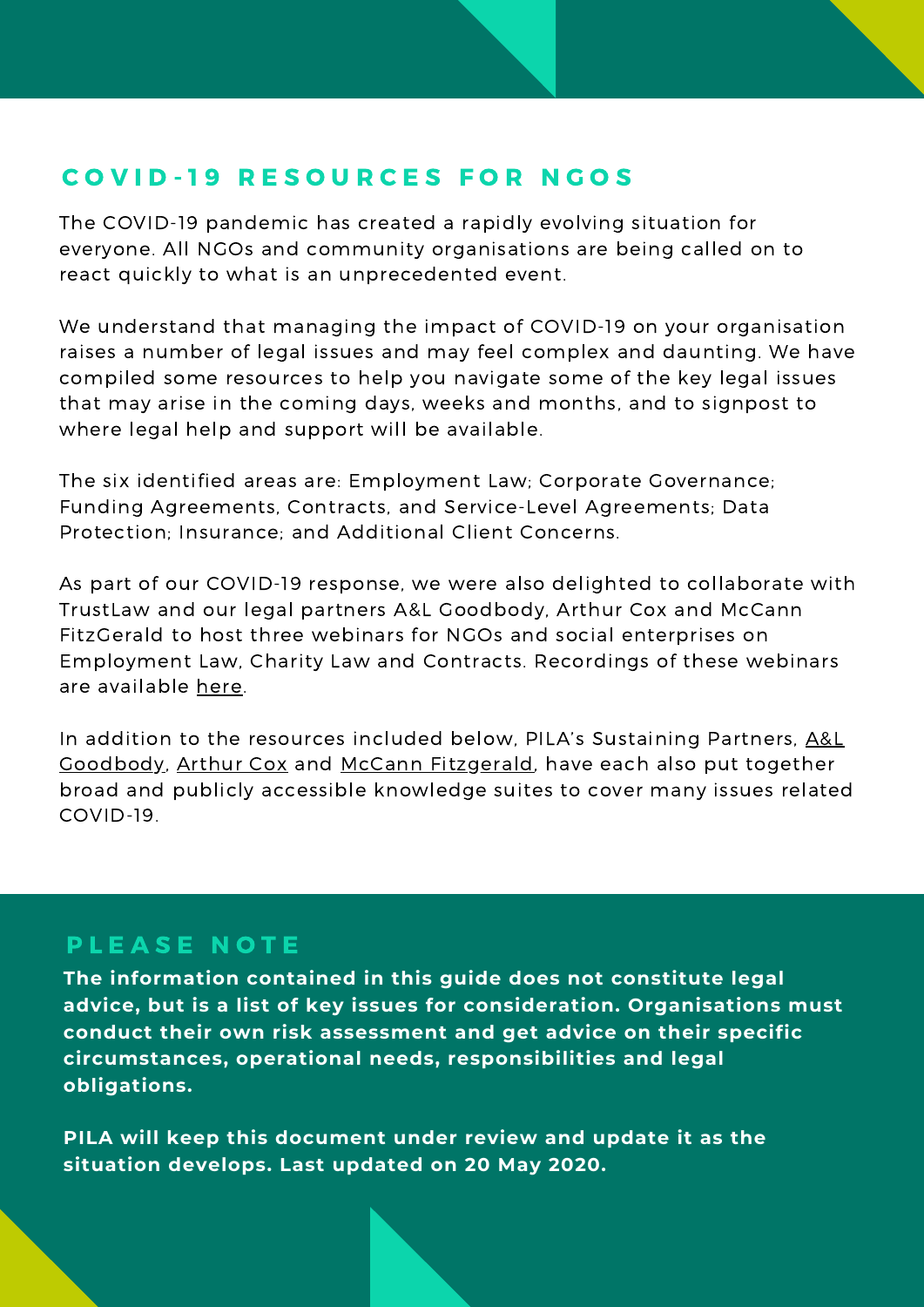## E M P L O Y M E N T L A W

**What are my obligations to my staff as an NGO employer? Some are now remote working, some on sick leave, some continue to work with our clients on the frontline. We want to ensure we are equipped to deal with any legal issues arising.**

COVID-19 presents a significant number of both standard and novel employment law issues for NGO employers. Organisations have a duty of care toward their employees and must ensure their health and safety as far as reasonably practicable. What is 'reasonably practicable' at any particular time will depend on the worker, the job, the environment and the risks. It can change over time. Your organisation will need to ensure it is taking appropriate steps to manage all staff in a manner consistent with that duty of care in the face of this pandemic. It will be vital to monitor up-to-date information provided from the World Health [Organisation](https://www.who.int/emergencies/diseases/novel-coronavirus-2019) and the [HSE,](https://www2.hse.ie/coronavirus/?gclid=Cj0KCQjwmdzzBRC7ARIsANdqRRnP3aubSXFeNo-GM50oV6vamJ3MrBXLdnLGan5SkdcRMKNpjGmHST0aAmn7EALw_wcB) to act on any guidance provided, as well as comply with the usual employment law legislation, regulations and case law. As of 28 March, 'essential workers' do include employees of 'Community/voluntary services'.

### USEFUL RESOURCES FOR NGOS

- **Citizen's [Information](https://www.citizensinformation.ie/en/employment/employment_rights_and_conditions/employment_rights_and_duties/employer_obligations.html)** has a very accessible guide to Employers' obligations in Ireland.
- **A&L Goodbody** published a Guide to [COVID-19](https://www.algoodbody.com/insights-publications/covid-19-and-the-income-support-scheme) & the Income Support Scheme including a useful [flowchart](https://www.algoodbody.com/images/uploads/services/Employment/Overview_Social_Welfare_Payments.pdf) and [employer](https://www.algoodbody.com/insights-publications/covid-19-temporary-wage-subsidy-scheme-faqs-from-employers) FAQs.
- **Mason Hayes & Curran** also has [up-to-date](https://www.mhc.ie/latest/insights/covid-19-key-employment-concerns-as-ireland-prepares-to-return-to-work) Employer [Guidance](https://www.mhc.ie/latest/insights/covid-19-updated-and-continued-guidance-for-concerned-employers) and Key Concerns as Ireland Returns to Work.
- **The Wheel** has a useful resource Guidance for NGO [employers.](https://www.wheel.ie/covid-19/employers)
- The **Department of Employment Affairs and Social Protection** has produced Guidance for [Employers](https://www.gov.ie/en/publication/612b90-covid-19-information-for-employers/).
- **The Health and Safety Authority** has provided Guidance for [Employers](https://www.hsa.ie/eng/topics/covid-19/covid-19_advice_for_employers_and_employees/covid_19_%E2%80%93_advice_for_employers_and_employees.html) and on [Working](https://www.hsa.ie/eng/news_events_media/news/news_and_articles/faq%E2%80%99s_for_employers_and_employees_in_relation_to_home-working_on_a_temporary_basis_covid-19_.html) from Home, and **Arthur Cox** have provided FAQs on this guidance along with a Practical [Considerations](https://www.arthurcox.com/COVID-19/health-and-safety/hsa-advice-on-covid-19-frequently-asked-questions-updated/) FAQ.
- **The Health Protection [Surveillance](https://www.hpsc.ie/a-z/respiratory/coronavirus/novelcoronavirus/guidance/vulnerablegroupsguidance/Guidance%20for%20settings%20for%20vulnerable%20groups%20V2.pdf) Centre** has provided COVID-19 Guidance for Settings for Vulnerable Groups, particularly those in congregated facilities.

**If the above resources do not answer your legal query, PILA can find you a pro bono lawyer to advise on employment and COVID-19. Unfortunately, we cannot intervene in internal employment law disputes.**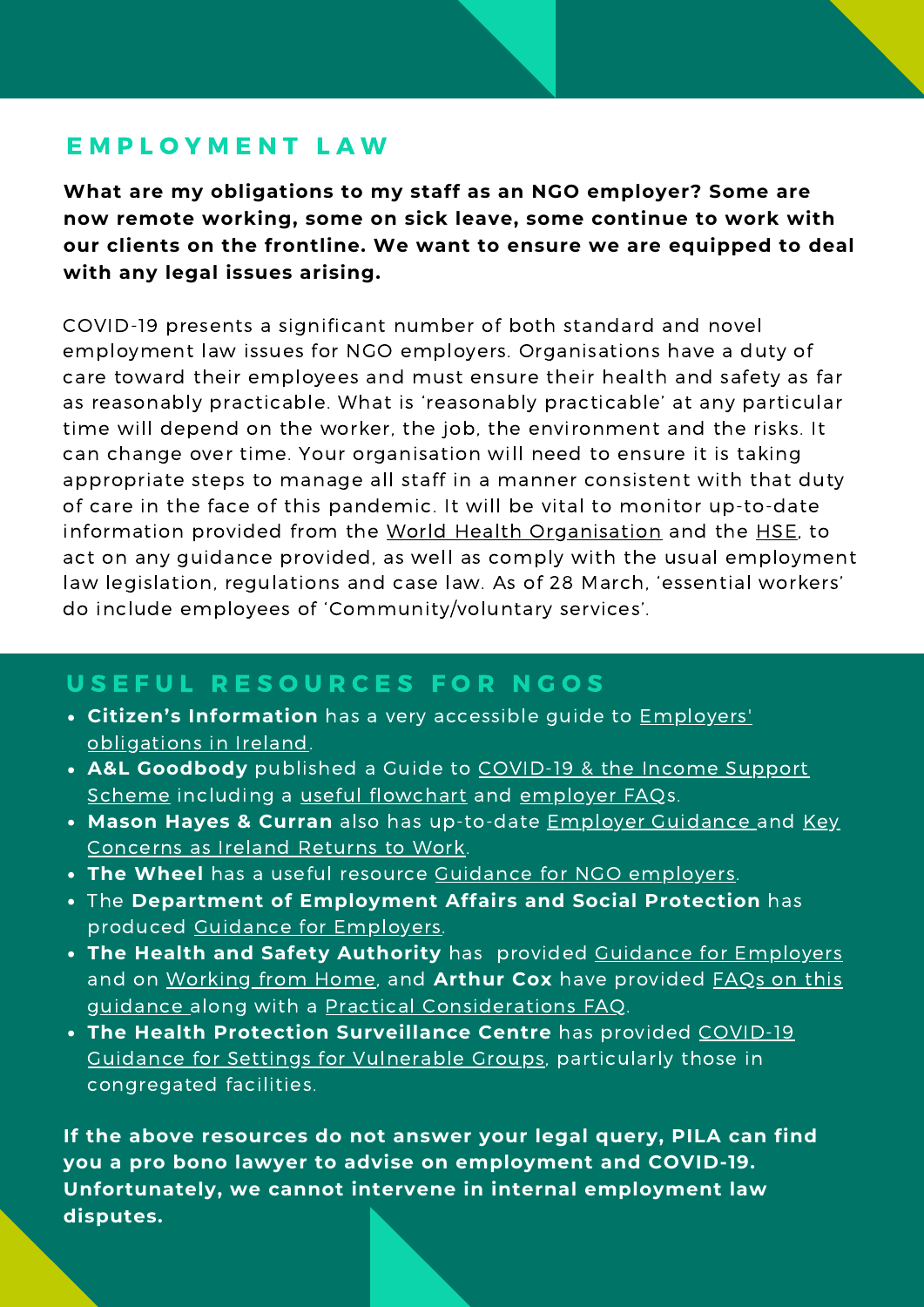# C O R P O R A T E G O V E R N A N C E

**We are concerned about our ability to meet some of our corporate governance obligations at this time. In particular, the publication of our annual report may be delayed. Where can I get reliable information about how to handle this?**

The board of your organisation is responsible for, among other things, anticipating and managing the risks which you may face. The recent spread of COVID-19 is likely to create risks for your NGO, which your board should consider and address.

The Charities Regulator has put together [comprehensive](https://www.charitiesregulator.ie/en/information-for-charities/coronavirus-covid-19-and-charities) FAQs on how charities can manage their corporate governance in the current circumstances, including whether boards should continue to meet. In particular, in respect of annual reports, the Charities Regulator has stated that any annual report which was due to be submitted from 12 March 2020 to 29 June 2020 inclusive may now be submitted at any time up to 30 June 2020. While no further extensions are envisaged at this time, it will keep the matter under review.

There is no specific requirement to notify the Charities Regulator that your charity has closed due to illness. However, in line with good governance, procedures should be put in place to deal with the possibility of your charity not being in a position to provide essential services to service users for a period of time.

### USEFUL RESOURCES FOR NGOS

- **The Charities Regulator** has provided FAQs on [COVID-19](https://www.charitiesregulator.ie/en/information-for-charities/coronavirus-covid-19-and-charities) and Charities, and can be contacted [here.](https://www.charitiesregulator.ie/en/contact-us)
- **The Carmichael Centre** has an excellent Survival Guide for [Charities.](https://www.carmichaelireland.ie/app/uploads/2020/04/Survival-Guide-for-Charities-April-2020.pdf)
- **Mason Hayes & Curran** has a note on Decision Making for Charities During the [COVID-19](https://www.mhc.ie/latest/insights/decision-making-by-charities-during-covid-19-outbreak) Outbreak and on Use of [Reserves.](https://www.mhc.ie/latest/insights/guidance-for-charities-on-reserves-and-use-of-reserves-during-a-crisis)
- **Arthur Cox** has issued specific guidance on AGMs and [COVID-19](https://www.arthurcox.com/knowledge/covid-19-making-contingency-plans-for-agms/) and on understanding the obligations of New Volunteer [Organisations](https://www.arthurcox.com/COVID-19/charities/new-volunteer-organisations-understanding-the-obligations/).

**If the above resources do not answer your legal query, PILA can find you a pro bono lawyer to advise on matters related to corporate governance and COVID-19.**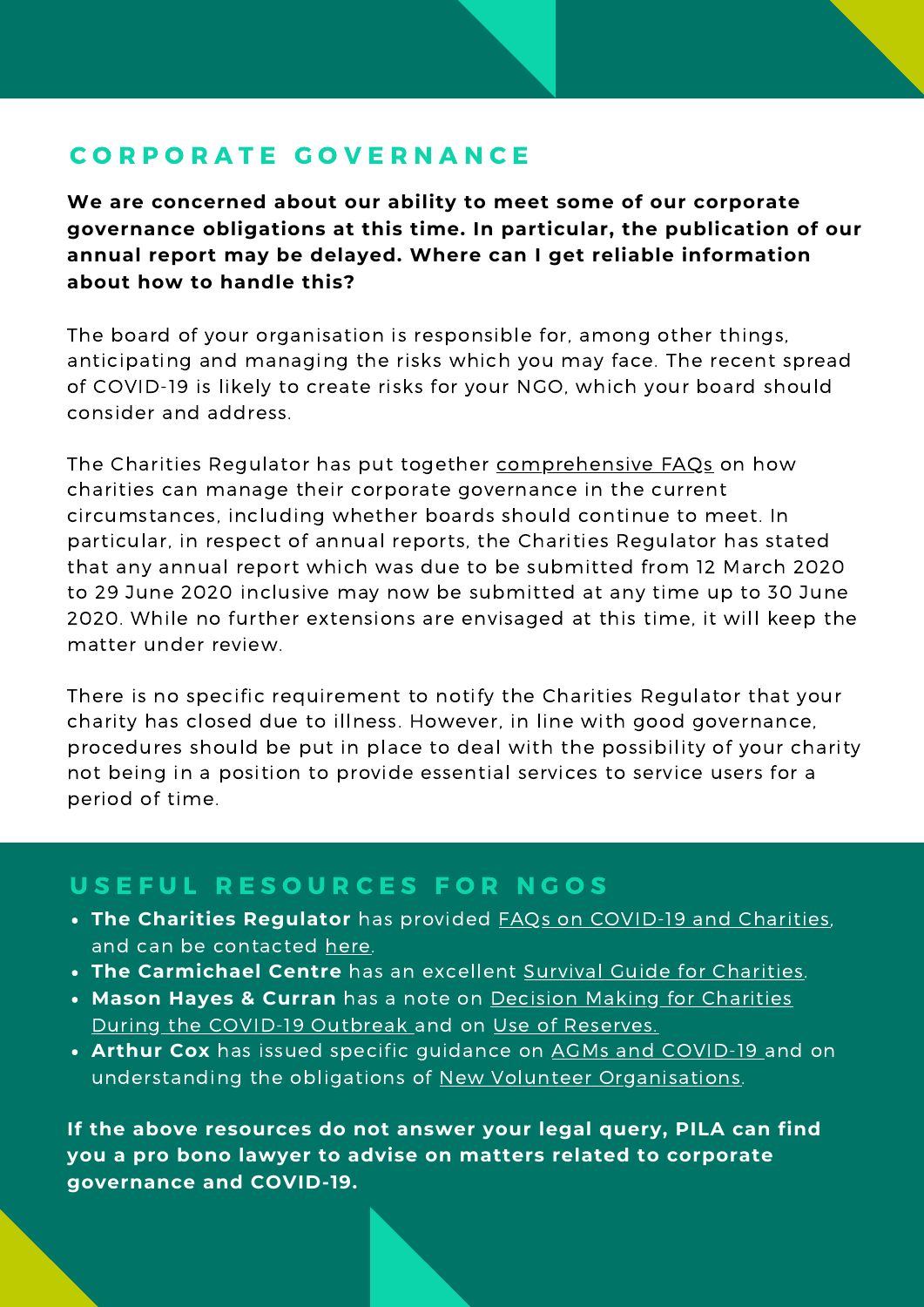# FUNDING AGREEMENTS, CONTRACTS AND SERVICE-LEVEL AGREEMENTS

#### **The impact of COVID-19 means we might be prevented or delayed from performing or complying with our contractual obligations to funders and others – what should we do?**

NGOs should consider the potential staffing, operational and financial impacts of COVID-19 on the organisation and how these may have consequences for delivery of existing contract commitments. All funders, both State and philanthropic will be acutely aware that this crisis will place many organisations in great difficulty, and many will be willing to discuss and renegotiate the terms of existing contracts in light of the evolving situation. It is advisable to speak with funders at an early opportunity to explore possible options.

Every contract is different. Some contracts will contain in-built provisions which allow the parties to vary or change the terms where some unexpected event (like a pandemic or "force majeure") happens. Others contain "termination" or "hardship" clauses. The particular contract should be examined carefully and evaluated on a case-by-case basis.

However, specialist legal advice should always be sought before suspending performance of contractual obligations, terminating the contract or seeking to vary the terms of the contract.

## USEFUL RESOURCES FOR NGOS

- **Arthur Cox** has published a guide to COVID-19 Practical [Considerations:](https://www.arthurcox.com/knowledge/covid-19-practical-considerations-force-majeure-clauses-in-contracts/) Force Majeure clauses in contracts.
- **Eversheds Sutherland** has provided information on what [organisations](https://www.eversheds-sutherland.com/global/en/what/publications/shownews.page?News=en/ireland/coronavirus-what-do-businesses-need-to-know-about-force-majeure-and-frustration-ireland) need to know about force majeure and frustration.

**If you have concerns about contractual commitments, PILA can find you a pro bono lawyer to advise on your individual situation.**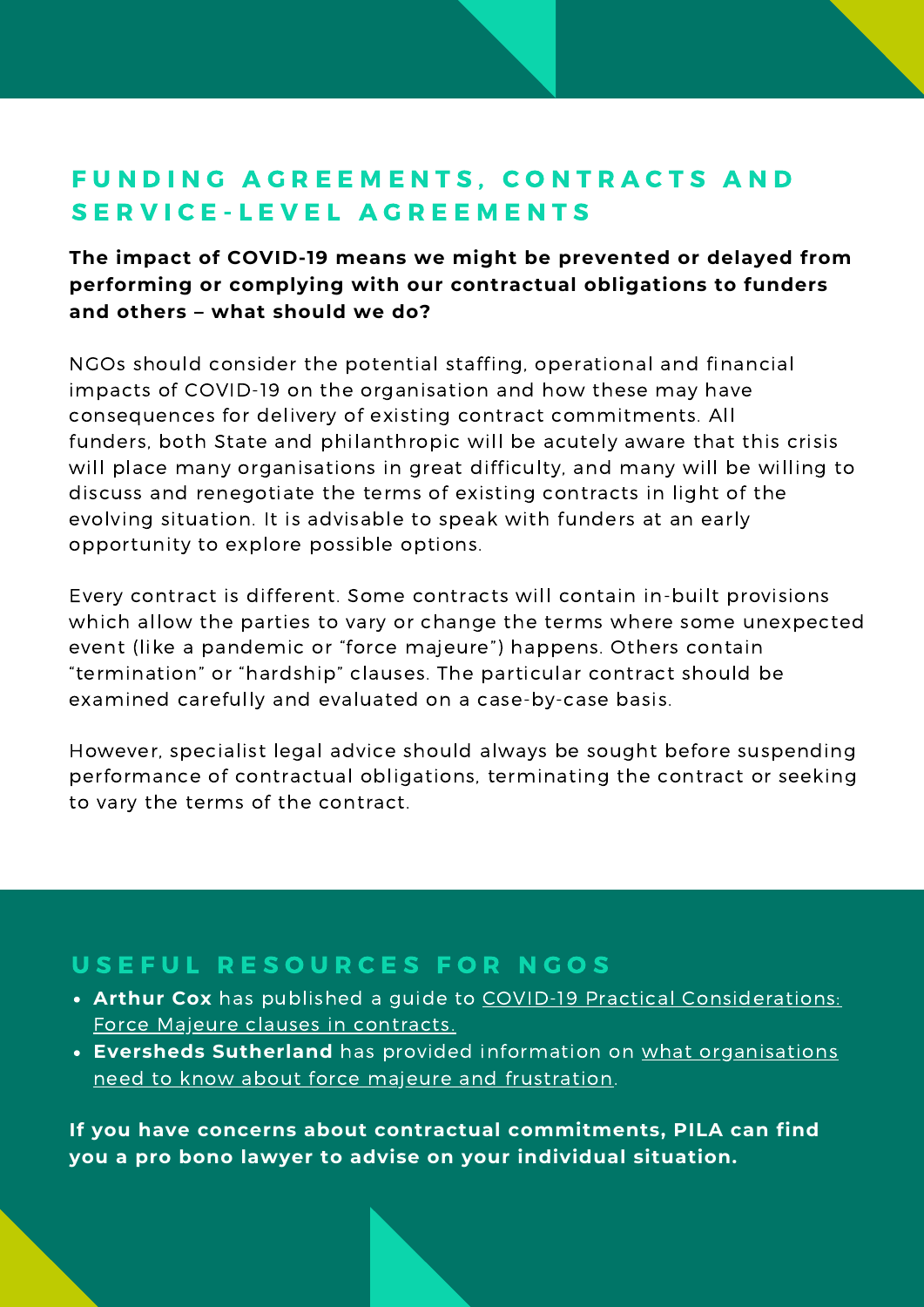# DATA PROTECTION

**COVID-19 has raised a range of new data protections issues, such as the disclosure of health information, protection of data while working from home, and timelines for responding to data subject requests. How can we be sure we are operating within the law?**

The Office of the Data Protection Commissioner has noted that many of the steps which voluntary organisations may be taking to contain the spread and mitigate the effects of COVID-19 will involve the processing of personal data (such as name, address, workplace, travel details) of individuals, including in many cases sensitive, 'special category' personal data (such as data relating to health). The increased numbers of employees who are now working remotely will also raise data protection issues.

The Data Protection Commissioner has said that 'measures taken in response to COVID-19 involving the use of personal data, including health data, should be necessary and proportionate. Decisions in this regard should be informed by the guidance and/or directions of public health authorities, or other relevant authorities'.

For data subject requests, the timelines are set in law, however the Data Protection Commissioner suggests taking a number of steps, including communicating delays with the individual concerned and availing of the two month extension to the period.

### USEFUL RESOURCES FOR NGOS

- The **Data Protection Commissioner** has issued a number of guidance notes specifically: [COVID-19](https://dataprotection.ie/en/news-media/blogs/data-protection-and-covid-19) and Data Protection mostly covering [employment,](https://dataprotection.ie/en/news-media/blogs/data-protection-tips-video-conferencing) Protecting Personal Data When Working [Remotely](https://dataprotection.ie/en/protecting-personal-data-when-working-remotely-0), Tips for Video Conferencing and Subject Access [Requests](https://dataprotection.ie/en/covid-19-and-subject-access-requests).
- **McCann Fitzgerald** have issued some general guidance on [Coronavirus](https://www.mccannfitzgerald.com/knowledge/data-privacy-and-cyber-risk/coronavirus-and-data-protection-four-points-for-employers) and Data Protection - Four Points for Employers and Data Protection in the [Employment](https://www.mccannfitzgerald.com/knowledge/employment/covid-19-data-protection-issues-in-the-employment-context) Context.

**If you have concerns about specific data protection issues, PILA can find you a pro bono lawyer to advise on your individual situation.**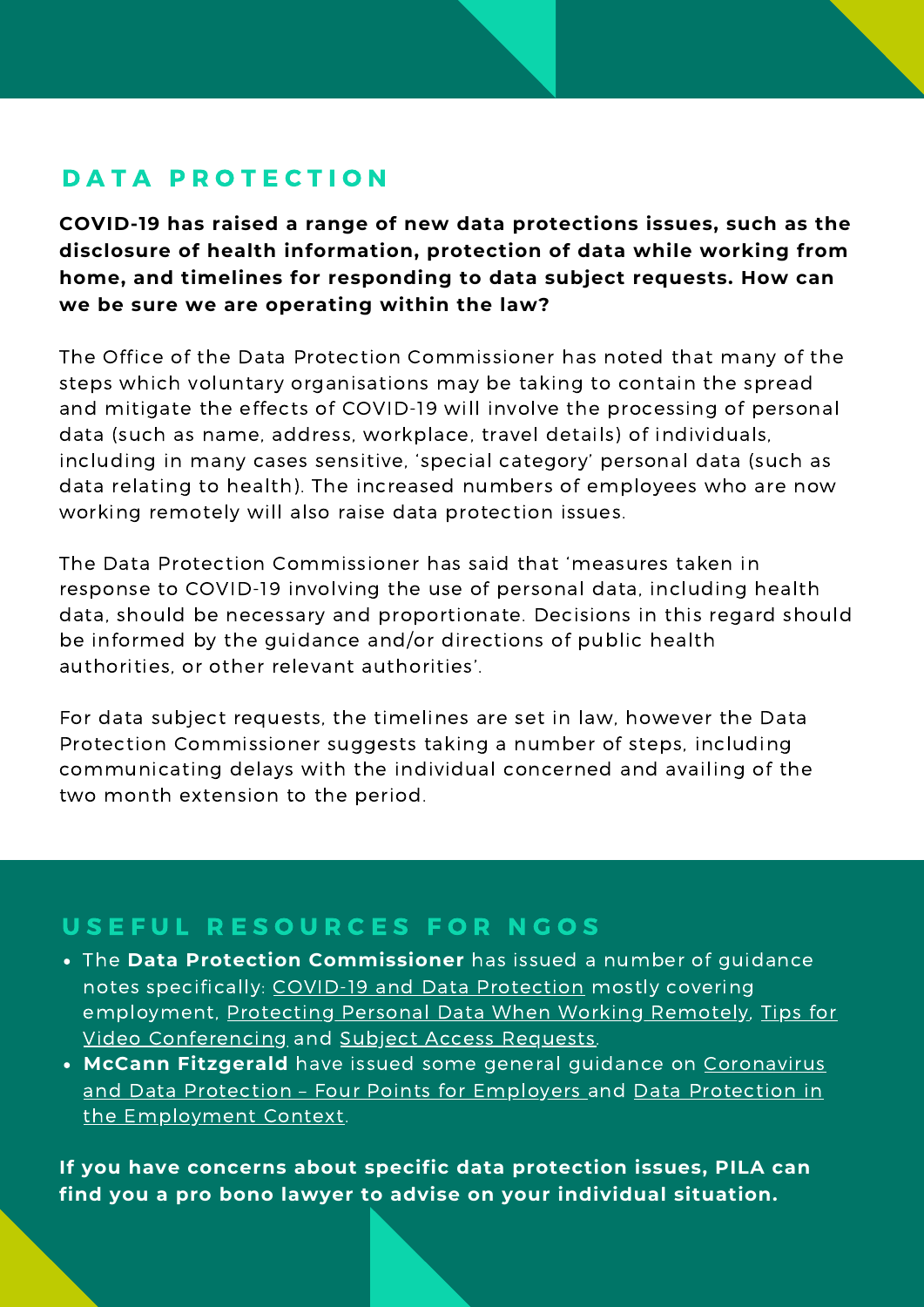## **INSURANCE**

**Will our insurance cover financial loss due to COVID-19, such as cancellation of events or travel? What about impact on the operations of our organisation?**

It is advisable to try to carefully identify the impact of COVID-19 on your organisation, especially what loss has been and may be suffered by the organisation as a result. Some typical examples may be cancelled events or fundraisers, cancelled travel plans, or COVID-related harm to employees or volunteers. It is always useful to record a chronology of key details and events, and retain any relevant documentation.

Insurers will expect you to take reasonable steps to reduce (mitigate) any loss, so think about how you can minimise the damage to the organisation and keep this under review. This can be a complicated and lengthy process so do not be rushed by insurers to finalise your claim. You will also need to consider whether the organisation is at risk from claims by others against the organisation.

The next step is to review your insurance policies to understand whether insurance might cover those impacts. Your organisation should then confirm the scope of insurance cover and the policy conditions with your broker.

## USEFUL RESOURCES FOR NGOS

- **Arthur Cox** has provided Practical [Considerations](https://www.arthurcox.com/knowledge/covid-19-practical-considerations-insurance-coverage/) on Insurance Coverage.
- **Eversheds Sutherland** has produced an update on Insurance Contracts and Potential Disputes.
- **The Central Bank of Ireland** has set out Expectations for Insurers in light of the COVID-19 [Emergency.](https://centralbank.ie/news/article/press-release-dear-ceo-letter-inusrance-covid19-27-march2020)

**If you have legal queries regarding insurance cover, PILA can find you a pro bono lawyer to advise on your individual situation.**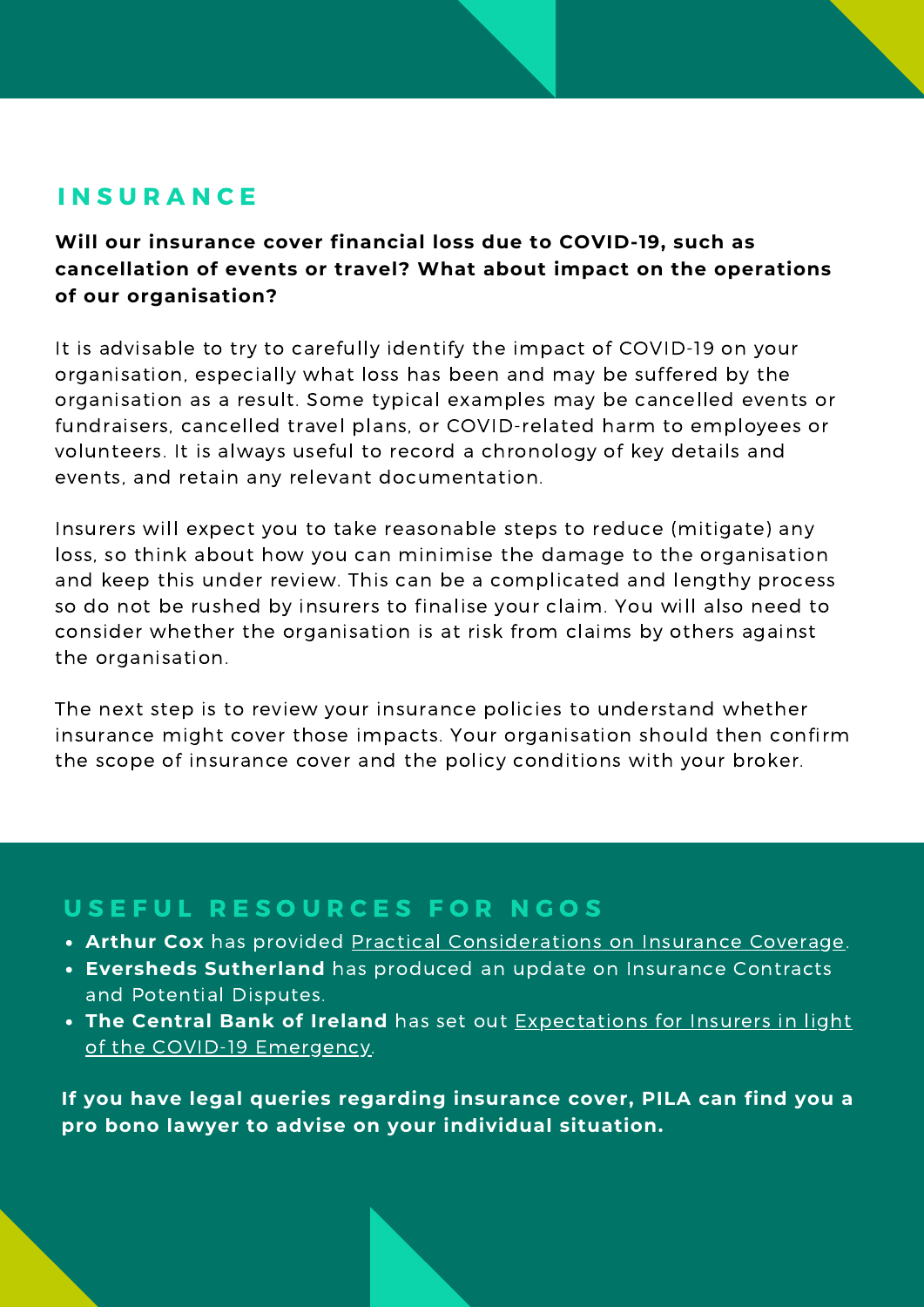# CLIENT CONCERNS: ADDITIONAL LEGAL ISSUES ARISING FOR CLIENTS AND SERVICE **USERS**

**Many of our service users and clients are now facing additional challenges that have been caused or amplified by the current crisis in the areas of housing and homelessness, job loss, worries about financial commitments and increased threats of domestic violence. Where can they access legal advice themselves?**

The consequences of COVID-19 will be felt across a number of sectors in which NGOs are already working. It may particularly impact on the work of NGOs whose clients are already disadvantaged and marginalised: those with insecure immigration status; those suffering domestic abuse; those who are homeless or in insecure housing; older persons; those with a disability; prisoners and so on. It is likely that many of these issues will have a legal aspect and it is important that NGOs have access to reliable advice that may lie outside their areas of usual expertise.

### USEFUL RESOURCES FOR NGOS

- Citizens Information have produced guidance on a number of issues:
	- o Employment rights of individuals during COVID-19 [restrictions.](https://www.citizensinformation.ie/en/employment/employment_rights_during_covid19_restrictions.html)
	- o Social welfare payments and [COVID-19.](https://www.citizensinformation.ie/en/social_welfare/covid19_and_social_welfare.html)
	- Your finances and [COVID-19.](https://www.citizensinformation.ie/en/health/covid19/your_finances_and_covid19.html)
	- o Older people and [COVID-19](https://www.citizensinformation.ie/en/health/covid19/covid19_and_older_people.html).
- **Department of Social Protection Income Support Helpline** for COVID-19 is at 01 248 1398 and 1890 800 024. This helpline provides information on available income supports for people impacted by COVID-19 and on how to make an application.
- **FLAC** produced guides on [Employment](https://www.flac.ie/publications/flacsheet-employment-law-rights-during-covid19-out/) Rights, Social Welfare [Supports,](https://www.flac.ie/publications/flacsheet-social-welfare-supports-during-covid19-o/) [Family](https://www.flac.ie/publications/flacsheet-family-law-queries-during-covid19-outbre/) Law and [Borrower's](https://www.flac.ie/publications/flacsheet-borrowers-rights-during-covid19-outbreak/) Rights during the Covid-19 outbreak. FLAC's free telephone information and referral line is available on 1890 350 250 or 01 874 5690. The phone line will be open Monday to Friday 9.30am-1pm and Monday evenings 7-9pm.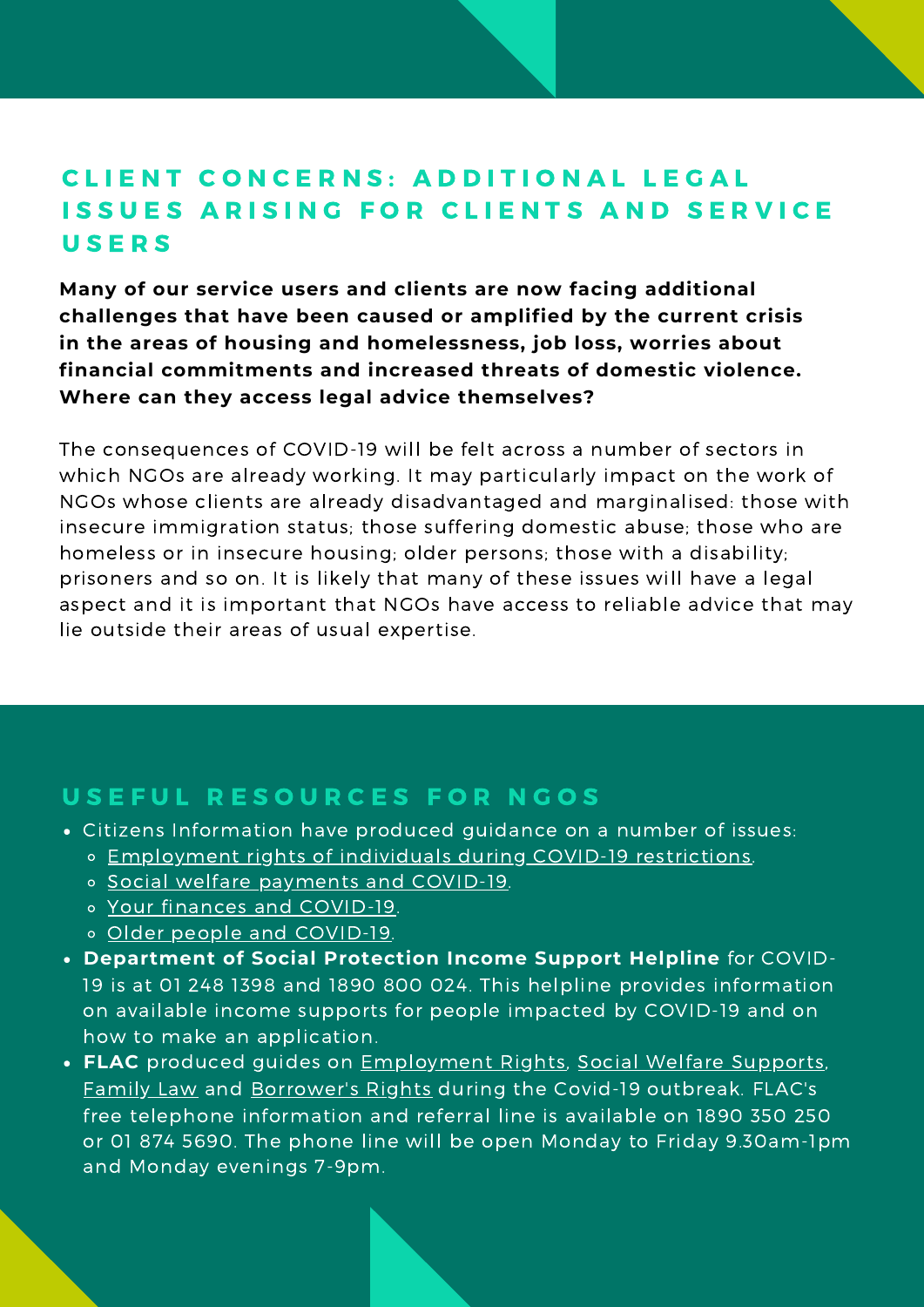## USEFUL RESOURCES FOR NGOS

- **Community Law & Mediation** is running free legal advice clinics by phone in social welfare, housing, debt and employment. Call 01 847 7804 or 061 536 100 to book an appointment.
- **Mercy Law Resource Centre** is running free legal advice consultations over the phone on housing and homelessness issues. Call 01 453 7459 between 10am-1pm or email [info@mercylaw.ie](http://mercylaw.ie/).
- **Threshold** has produced Advice for Renters whose Tenancies are affected by [COVID-19.](https://www.threshold.ie/covid-19/) Call Threshold on 1800 454 454 or by [email](https://www.threshold.ie/advice/help.html) here.
- **Alone** has a COVID-19 support line for older people which can be reached from 8am-8pm on 0818 222 024.
- **Inclusion Ireland** has [easy-read](http://www.inclusionireland.ie/content/page/corona-virus) guides to COVID-19 for people with an intellectual disability and **Independent Living Movement Ireland** is holding weekly online [discussion](https://mailchi.mp/9650e949239d/ilmi-supporting-each-other-through-covid-19?e=%5BUNIQID%5D&fbclid=IwAR2lMYKLL23s8u9RIsSspVI0k5dmBnDCdKvzFeJ8LhyKbneR3Soh67dhvwg) spaces for people with disabilities.
- The **Women's Aid** 24hr National Freephone Helpline 1800 341 900 continues to offer confidential information, support and understanding to women being abused. The National 24-Hour Freephone **Rape Crisis Helpline** 1800 778 888 is also available to those who need to access crisis counselling and support.
- The **Irish [Naturalisation](http://www.inis.gov.ie/en/INIS/Pages/COVID-19-updates-and-announcements) & Immigration Service** has prepared FAQs on immigration service delivery. The **Immigrant Council of Ireland**'s Information and Support Service is available between 10am-1pm on 01 674 0200. The **Irish Refugee Council Law Centre** provides information and support on 01 764 5854 and [info@irishrefugeecouncil.ie](http://irishrefugeecouncil.ie/). Migrant workers can also contact **MRCI** Monday to Friday from 10am-1pm and 2pm-4pm on 01 5313 239 for immigration queries and 01 531 3239 for employment queries or at i[nfo@mrci.ie](http://mrci.ie/).
- The **Children's Rights Alliance** Access to Justice Initiative Helpline is open for children, young people and their families or people who work with them to access legal information. Call 01 902 0494 Monday 10am – 2pm and Wednesday 2pm - 7pm, or email at [help@childrensrights.ie.](http://childrensrights.ie/)
- The **Irish Human Rights and Equality Commission**'s Your Rights Service is open Monday to Friday from 9.30 am–1 pm on 1890 245 545 or 01 583 000, or at [YourRights@ihrec.ie.](http://ihrec.ie/)
- **Care After Prison** has opened a free phone line for those released from prison or on a return programme. Call 1800 839 970 from 10am-5pm Monday to Friday.
- The **Legal Aid Board** law centres [nationwide](https://www.legalaidboard.ie/en/contact-us/find-a-law-centre/) continue to provide mediation in family disputes, and limited legal advice and [representation](https://www.citizensinformation.ie/en/justice/legal_aid_and_advice/civil_legal_advice_and_legal_aid.html) in civil cases. It has also [established](https://www.legalaidboard.ie/en/about-the-board/coronavirus-covid-19/legal-mediation-information-helpline.html) a helpline on 1890 615 200 or 01 646 9600.